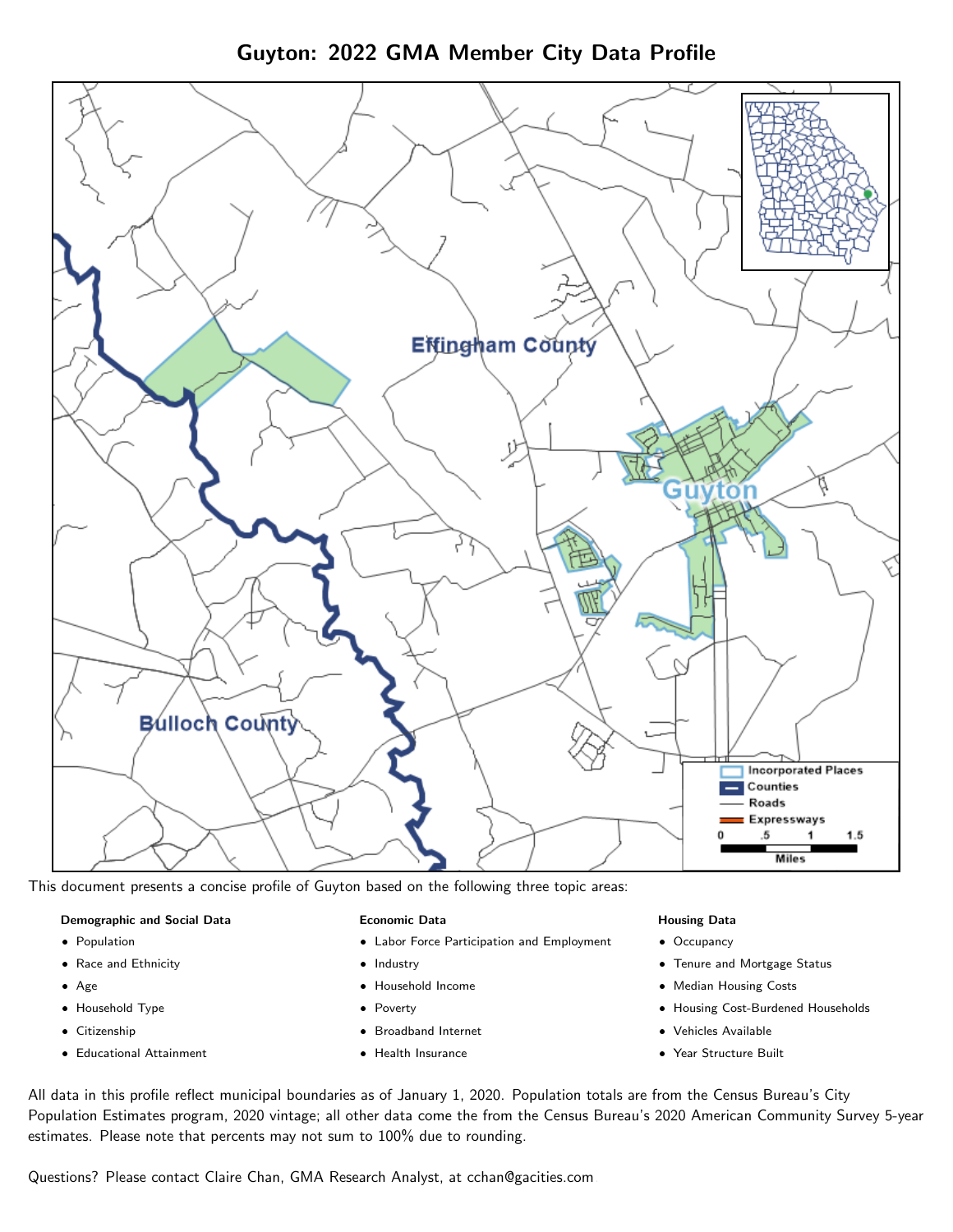# Guyton: Demographic and Social





**Citizenship** 



Source: American Community Survey, 2020 5-year estimates, table B05002 Source: American Community Survey, 2020 5-year estimates, table B15002

### Race and Ethnicity



Source: U.S. Census Bureau, City Population Estimates, 2020 vintage Source: American Community Survey, 2020 5-year estimates, table B03002

## Household Type



Source: American Community Survey, 2020 5-year estimates, table B01001 Source: American Community Survey, 2020 5-year estimates, table B11001

### Educational Attainment



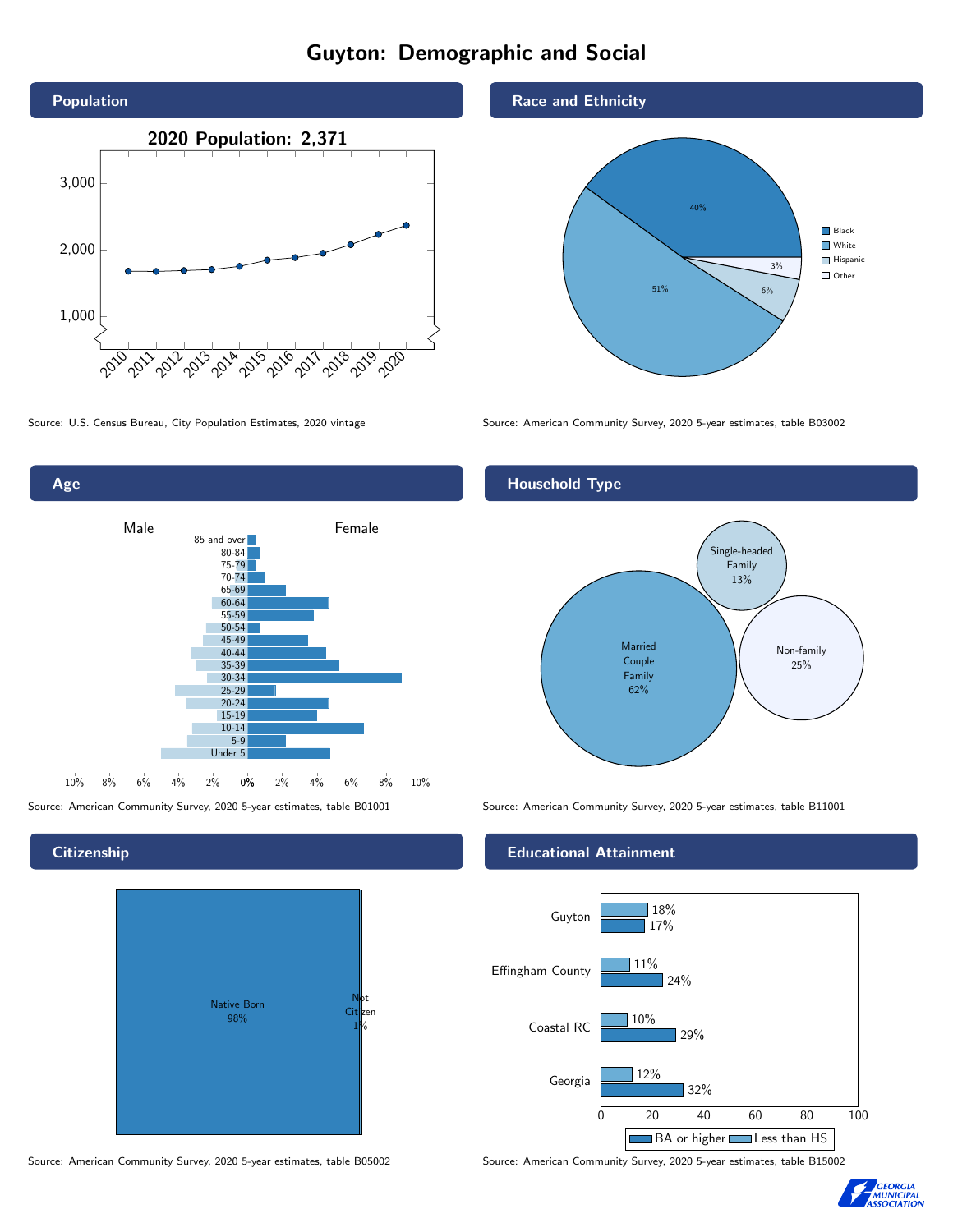# Guyton: Economic



Source: American Community Survey, 2020 5-year estimates, table B23001 Note: Unemployment rate is based upon the civilian labor force.



Source: American Community Survey, 2020 5-year estimates, tables B19013 and B19025 Source: American Community Survey, 2020 5-year estimates, table B17010

Broadband Internet No 25% Yes 75%

Source: American Community Survey, 2020 5-year estimates, table B28002 Source: American Community Survey, 2020 5-year estimates, table B18135

Industry

| Agriculture, forestry, fishing and hunting, and mining      | 2%    |
|-------------------------------------------------------------|-------|
| Construction                                                | 8%    |
| Manufacturing                                               | 15%   |
| <b>Wholesale Trade</b>                                      | $4\%$ |
| Retail Trade                                                | 11%   |
| Transportation and warehousing, and utilities               | 11%   |
| Information                                                 | $0\%$ |
| Finance and insurance, real estate, rental, leasing         | 4%    |
| Professional, scientific, mgt, administrative, waste mgt    | 6%    |
| Educational services, and health care and social assistance | 19%   |
| Arts, entertainment, recreation, accommodation, food        | 9%    |
| service                                                     |       |
| Other services, except public administration                | 3%    |
| Public administration                                       | 10%   |

Source: American Community Survey, 2020 5-year estimates, table C24030



#### Health Insurance